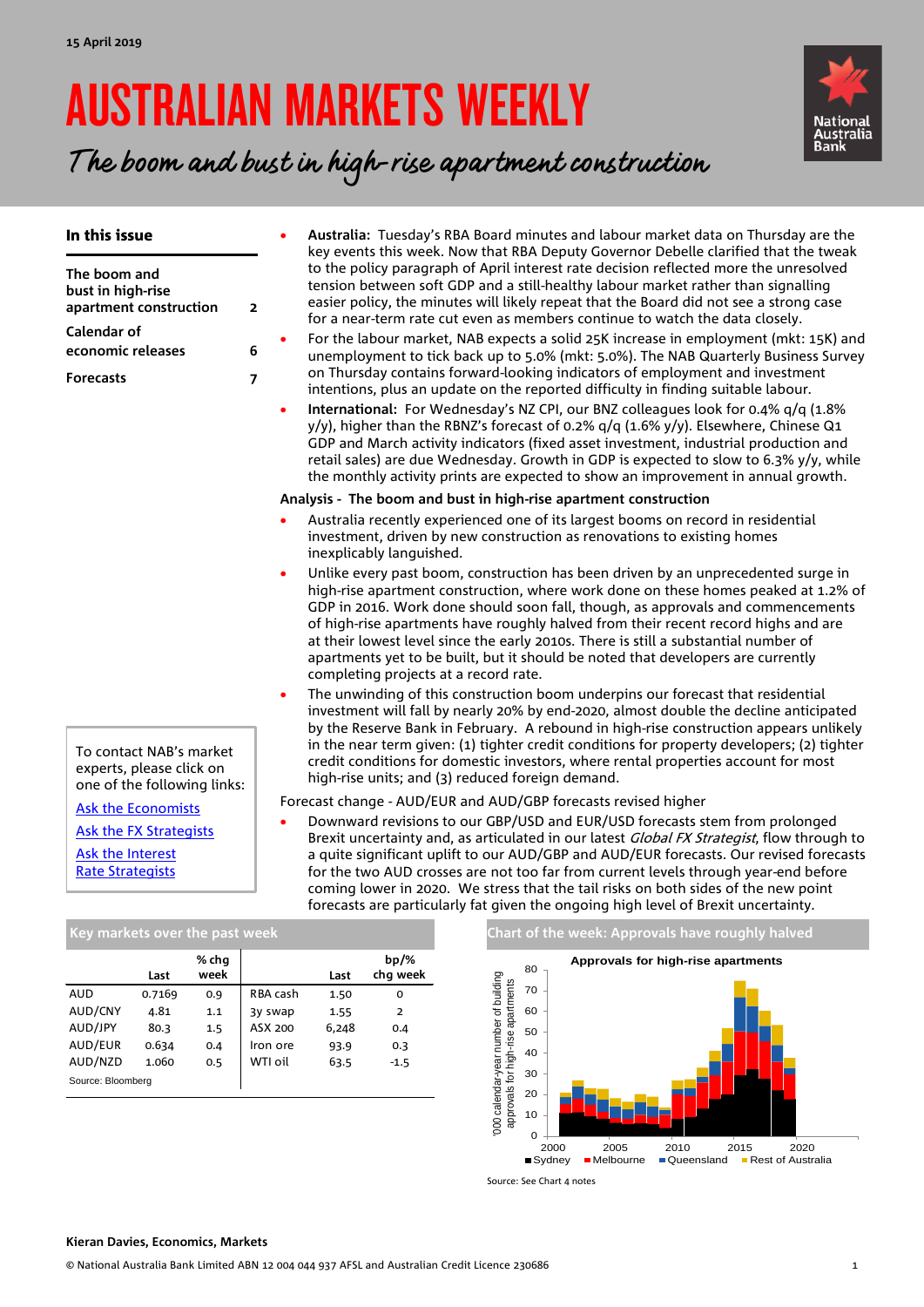### <span id="page-1-0"></span>The boom and bust in high-rise apartment construction

- Australia recently experienced one of its largest booms on record in residential investment, driven by new construction as renovations to existing homes inexplicably languished.
- Unlike every past boom, construction has been driven by an unprecedented surge in high-rise apartment construction, where work done on these homes peaked at 1.2% of GDP in 2016. Work done should soon fall, though, as approvals and commencements of high-rise apartments have roughly halved from their recent record highs and are at their lowest level since the early 2010s. There is still a substantial number of apartments yet to be built, but it should be noted that developers are currently completing projects at a record rate.
- The unwinding of this construction boom underpins our forecast that residential investment will fall by nearly 20% by end-2020, almost double the decline anticipated by the Reserve Bank in February. A rebound in high-rise construction appears unlikely in the near term given: (1) tighter credit conditions for property developers; (2) tighter credit conditions for domestic investors, where rental properties account for most high-rise units; and (3) reduced foreign demand.

### Australia has experienced one of its largest housing construction booms

Until recently Australia has been in the middle of one of the largest construction booms in years. The scale of the boom is reflected in residential investment, which comprises the construction of new homes and renovations to existing homes. Investment reached 6.1% of GDP at the height of the boom in 2016, and was only a shade lower at 6.0% as recently as Q3 2018.

This was the fourth-largest boom in the post-WW2 period, although it followed a roughly five-year period where investment languished, falling to a low of 4.4% of GDP in 2012, which was the lowest level since the late 1980s.



### New construction has driven the boom in residential investment

The boom in residential investment has reflected the construction of new homes as renovations to existing homes have been unusually weak since 2006.

- Construction peaked at 4.0% of GDP over the whole of 2016 and again in Q2 2018. This was the secondlargest peak in the post-WW2 period, surpassed only in Q2 2000, when construction reached 4.1% as builders sought to beat the introduction of the Goods and Services Tax.
- Renovations to existing homes reached an all-time high of 2.8% of GDP in 2003. Renovations then slid to 1.8% in 2013, which was the lowest level since 1975. Renovations then managed a small rebound, hovering around a recession-like 2% of GDP since 2014.

The weakness in renovations is difficult to explain as renovations had been broadly in synch with construction from the 1980s to the 2000s, albeit in a much more damped cycle. We suspect that this could partly reflect a measurement problem, where the Bureau of Statistics finds it difficult to estimate alterations and additions.

**Chart 2: The boom in residential investment was driven by the construction of new homes**



### High-rise apartments have driven the boom in housing construction this cycle

In a major break from the past, high-rise apartments which we define as apartments in a four or more storey block - have driven the boom in housing construction in this cycle.

Splitting construction into the type of home:

- **Houses:** Work done has experienced a muted cycle, reaching a high of 2.1% of GDP in 2015 and again in 2018, which compares with the previous boom where construction peaked at 2.5% in 2004. Work done was slightly lower at 1.9% at the end of 2018.
- **Townhouses and low-rise apartments:** Construction has shown little change over the past couple of decades. Activity rose to 0.8% of GDP in 2016, matching the high reached during the early 2000s boom, but was little changed at 0.7% at the end of last year.
- **High-rise apartments:** Construction attained a record high of 1.2% of GDP in 2016, which was almost double the peak reached in the early 2000s. Work done edged down to 1.1% of GDP at the end of 2018.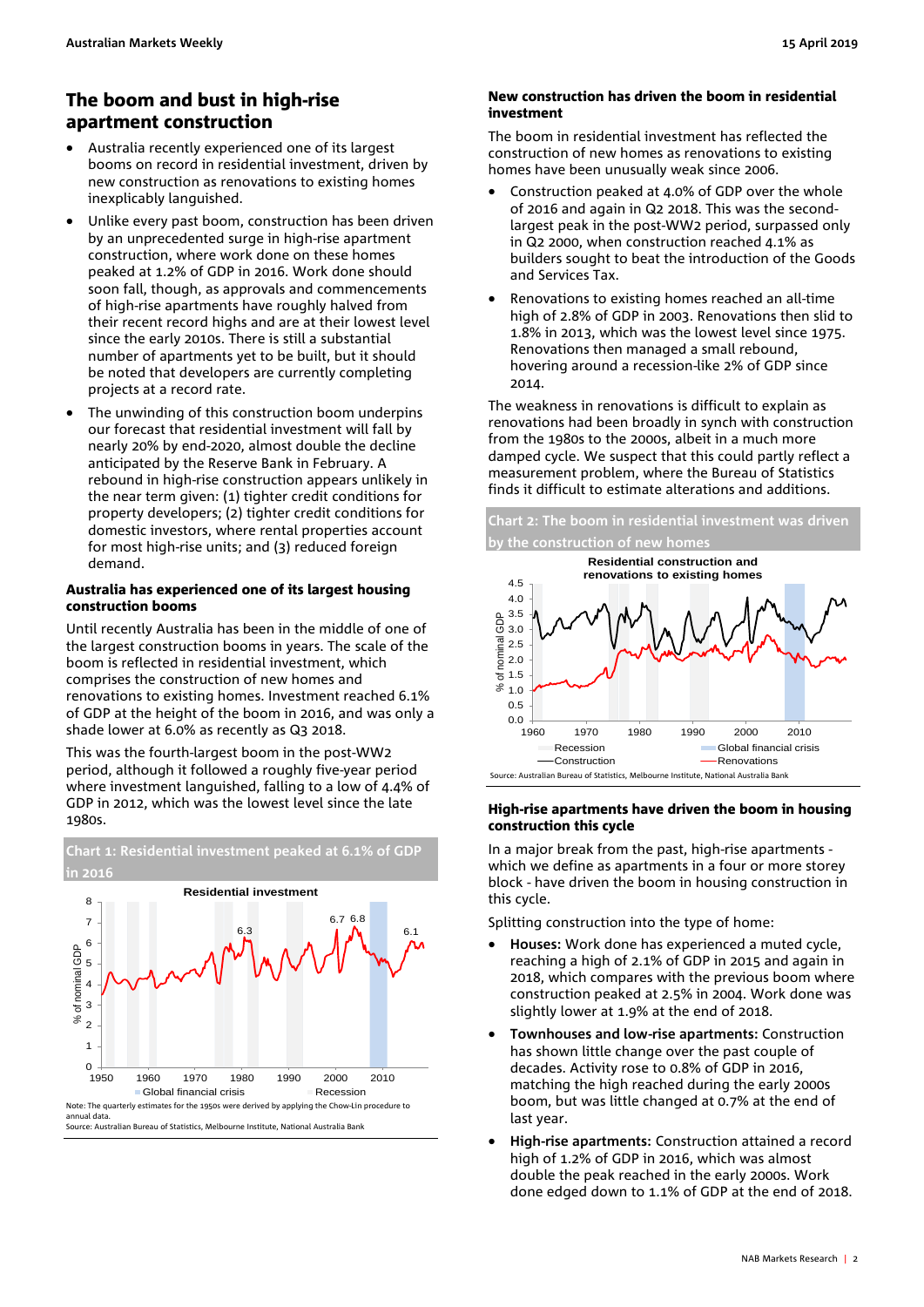

### Approvals for high-rise construction have halved from their 2015 peak

In judging the outlook for high-rise construction, the number of approvals for high-rise apartments peaked at 75k in 2015 (or 0.8% of the national housing stock). Approvals have since fallen sharply and were running at an annualised rate of 38k in early 2019 (or 0.4% of the national housing stock). This is roughly half the 2015 peak and the lowest level since 2012.

In terms of the major locations for approvals:

- **Sydney:** Approvals peaked at 32K in 2016 and were running at an annualised 18K in 2019 to date, which is the lowest level since 2012.
- **Melbourne:** Approvals reached a high of 21K in 2015 and are an annualised 12K so far in 2019, which is the smallest number of approvals since 2011.
- **Queensland:** Approvals hit a high of 16K in 2015 and have fallen by more than 80% to an annualised 3K in 2019 to date, which is the lowest level since 2012. $<sup>1</sup>$ </sup>





Note: The 2019 estimates are annualised monthly approvals in the year to date, where the monthly approvals have been smoothed using a 13-term Henderson trend. Source: Australian Bureau of Statistics, National Australia Bank

### Commencements are tumbling and the substantial amount of work in the pipeline may be quickly exhausted

The steep decline in approvals has been reflected in both the number and value of commencements. Commencements peaked at an annualised 79k in early 2016 (or 1.6% of GDP), falling by about 50% to 40k (0.8%) by end-2018.



The combination of sharply lower approvals and a high level of work done has yet to eat into the number of high-rise apartments yet to be built, where the pipeline of work has held at around 100-115k units since 2016.<sup>2</sup> There has also been little change in the pipeline when expressed as a share of GDP, where the share edged down to 1.6% at the end of 2018 from a peak of 1.8% earlier that year.

 <sup>1</sup> High-rise apartments in Queensland are split almost equally between Brisbane and coastal Queensland.

Work in the pipeline comprises: (1) work approved but not yet commenced; and (2) work commenced but yet to be done.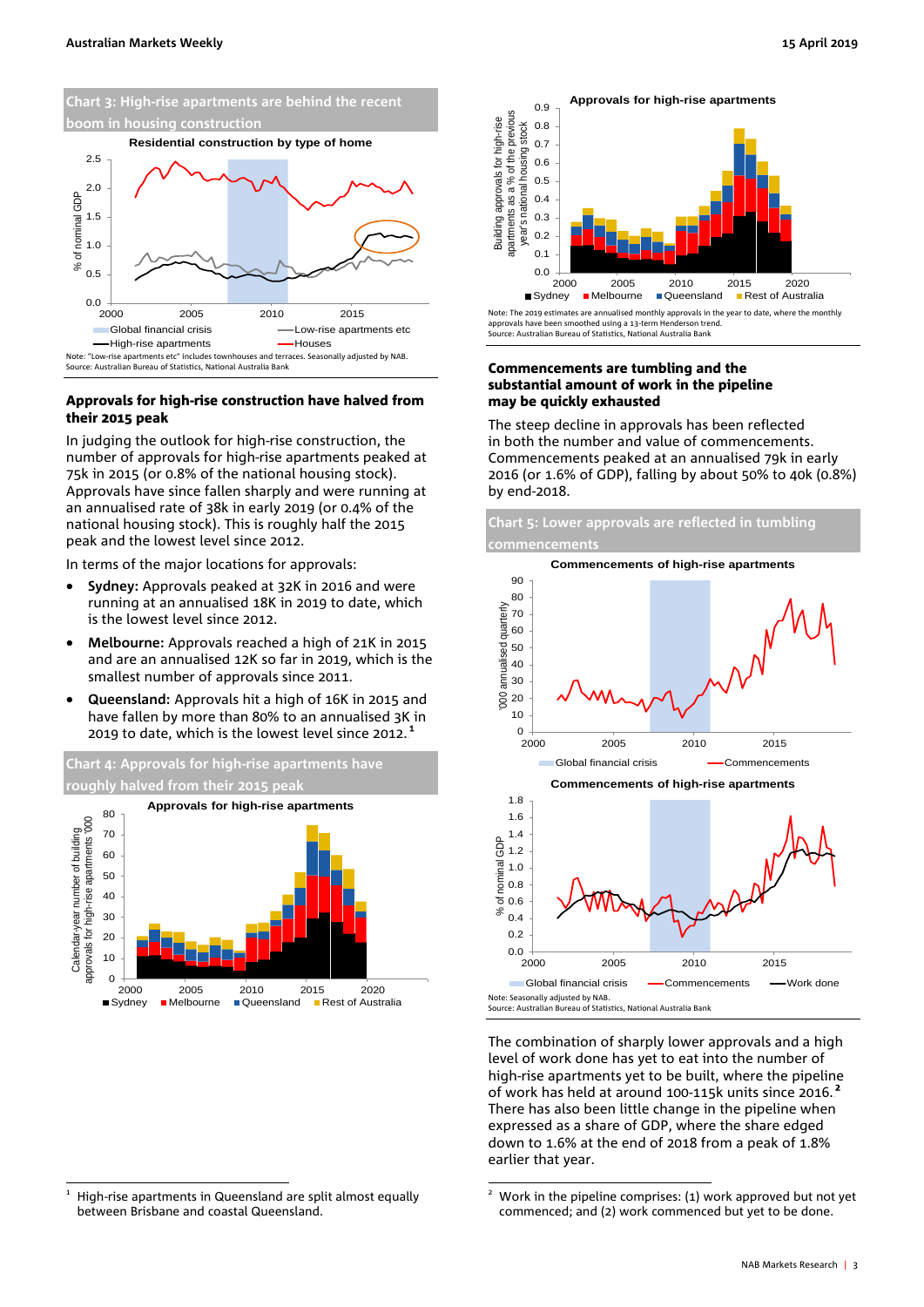

Source: Australian Bureau of Statistics, National Australia Bank

Although this is still a substantial number of apartments that are yet to be built, we think that this pipeline of work could be quickly exhausted. This is because with the inflow of work – as reflected in both approvals and commencements – in steep decline, the recent surge in completions should rapidly reduce this pipeline unless builders decide to ration work by slowing the pace of construction.



### The decline in high-rise construction should underpin a large fall in residential investment

The end of the boom in high-rise construction should underpin a large fall in residential investment over the next couple of years. Investment started falling at the end of 2018 in real terms and we forecast it will drop a cumulative 18% by the end of 2020, almost double the 10% fall expected by the Reserve Bank in its February Statement on Monetary Policy.

We think that this decline is largely unavoidable given tighter credit conditions for both developers and domestic investors, as well as reduced demand from foreign buyers.

- The NAB Residential Property Survey shows that tight credit conditions are the main constraint on new property developments, while the ANZ-Property Council Survey shows developers expect tight credit conditions will persist into 2020.
- Domestic investors have traditionally been the main buyers of high-rise apartments, with rental properties accounting for about 70% of units in the last census. There are no publicly-available surveys of credit conditions for households, but the variable mortgage rate for investors has increased by 55bp over recent years, even as the cash rate has held steady at 1.5%. At the same time, new loans to investors have dropped to 0.9% of the housing stock, which is likely the lowest share since the mid 1990s.
- Commonwealth approvals of foreign purchases of new homes are published with a long lag, but show demand in 2017-18 was at its lowest level since 2012-13. In our view, this reflects greater difficulty in obtaining finance, with Chinese buyers finding it harder to get money out of China due to tougher government controls.



Source: ANZ Bank, Property Council of Australia, National Australia Bank  $-50$   $\frac{1}{2010}$ 2010 2012 2014 2016 2018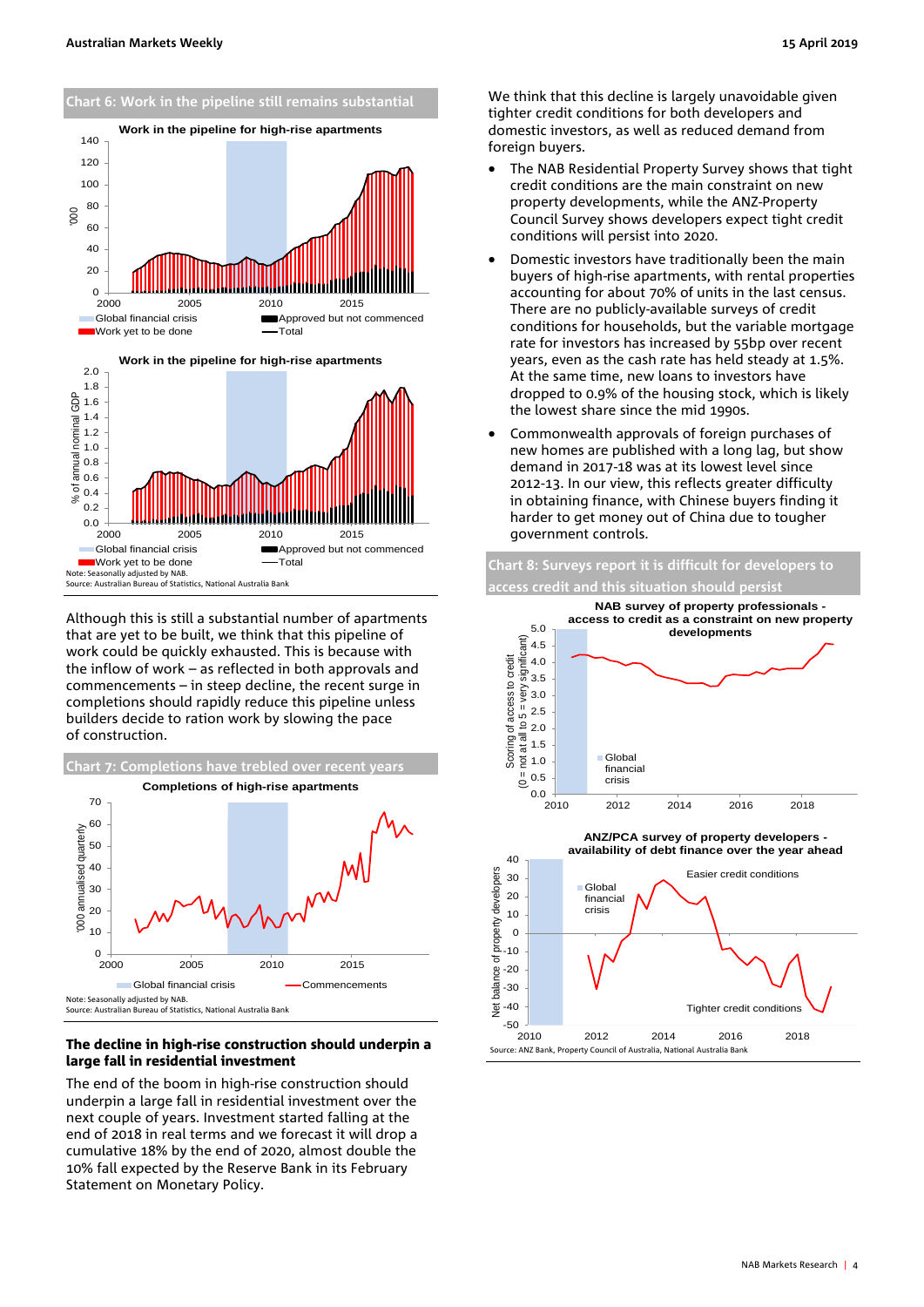**Chart 9: Investor home loan interest rates are up 55bp from their low**









[kieran.davies@nab.com.au](mailto:kieran.davies@nab.com.au)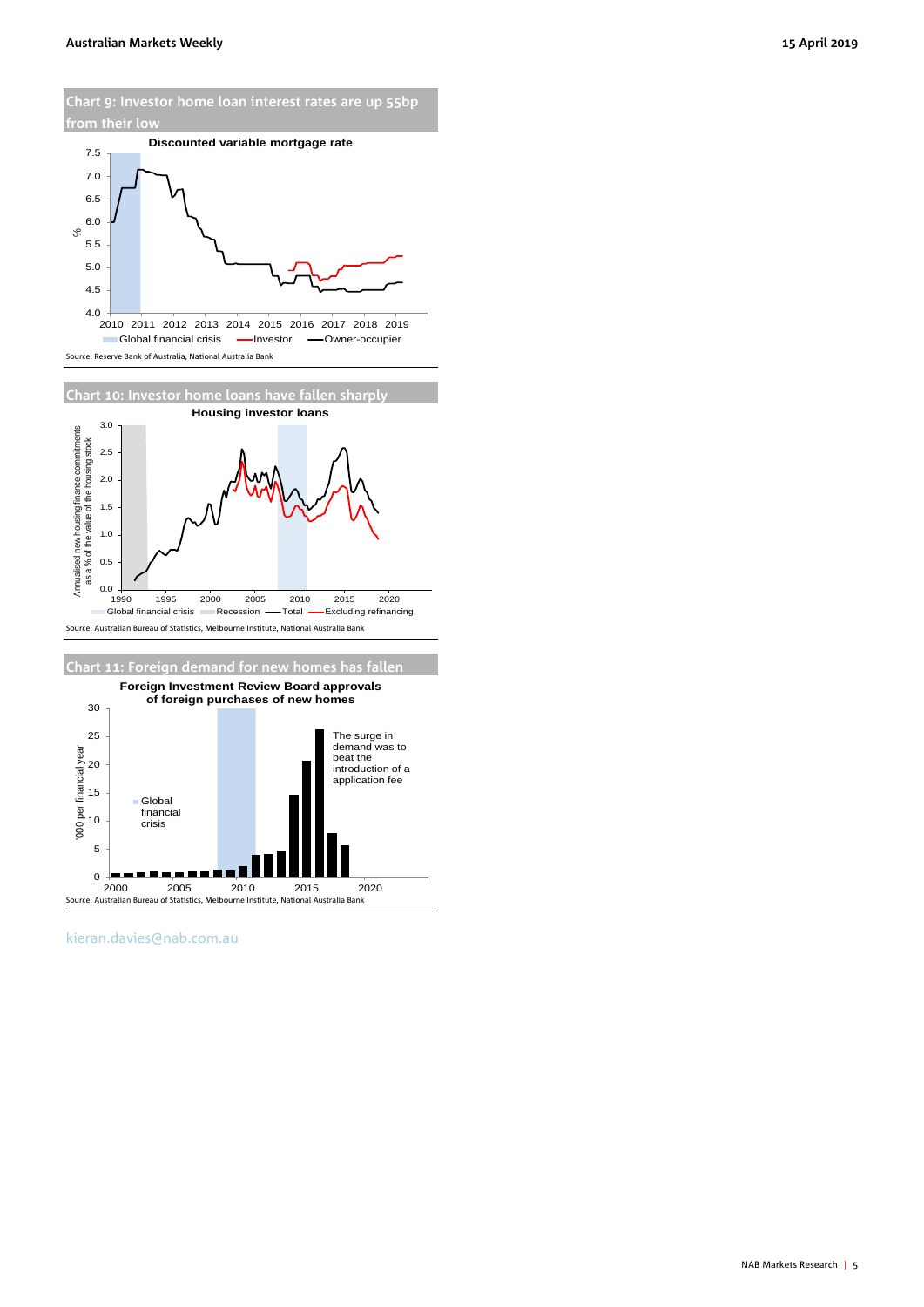### <span id="page-5-0"></span>CALENDAR OF ECONOMIC RELEASES

| Country                          | <b>Economic Indicator</b>                                                               | Period       | Forecast  | Consensus        | Actual | Previous              | <b>GMT</b>     | <b>AEST</b>    |
|----------------------------------|-----------------------------------------------------------------------------------------|--------------|-----------|------------------|--------|-----------------------|----------------|----------------|
|                                  | Monday, 15 April 2019                                                                   |              |           |                  |        |                       |                |                |
| ΝZ                               | Performance Services Index                                                              | Mar          |           |                  |        | 53.8                  | 22.30          | 8.30           |
| JN                               | BOJ Wakatabe makes a brief speech at a conference                                       |              |           |                  |        |                       | 0.00           | 10.00          |
| US                               | <b>Empire Manufacturing</b>                                                             | Apr          |           | 8                |        | 3.7                   | 12.30          | 22.30          |
| UK                               | BOE's Haskel Speaks on Panel in Warwick                                                 |              |           |                  |        |                       | 16.00          | 2.00           |
| US                               | Fed's Evans Discusses Economy and Monetary Policy                                       |              |           |                  |        |                       | 17.00          | 3.00           |
| US<br><b>Tuesday</b>             | Total Net TIC Flows<br>16 April 2019                                                    | Feb          |           |                  |        | $-143.7$              | 20.00          | 6.00           |
| US                               | Fed's Rosengren Speaks at Davidson College in North Carolina                            |              |           |                  |        |                       | 0.00           | 10.00          |
| <b>AU</b>                        | <b>RBA Minutes of April Policy Meeting</b>                                              |              |           |                  |        |                       | 1.30           | 11.30          |
| UK                               | Claimant Count Rate / Jobless Claims Change                                             | Mar          |           | $\prime$         |        | 2.9/27                | 8.30           | 18.30          |
| GE                               | ZEW Survey Current Situation                                                            | Apr          |           | 8.5              |        | 11.1                  | 9.00           | 19.00          |
| CA                               | Manufacturing Sales MoM                                                                 | Feb          |           | $-0.1$           |        | $\mathbf{1}$          | 12.30          | 22.30          |
| US                               | Industrial Production MoM                                                               | Mar          |           | 0.2              |        | 0.1                   | 13.15          | 23.15          |
| US                               | Fed's Kaplan Speaks at Community Forum in New Mexico                                    |              |           |                  |        |                       | 18.00          | 4.00           |
|                                  | Wednesday, 17 April 2019                                                                |              |           |                  |        |                       |                |                |
| ΝZ                               | Dairy Auction Avg. Winning Price MT                                                     | 42461        |           |                  |        | 3483                  |                | early am       |
| <b>NZ</b><br>JN                  | CPI QoQ / YoY<br><b>Trade Balance</b>                                                   | 1Q<br>Mar    | 0.2 / 1.6 | 0.3/1.7<br>367.7 |        | 0.1/1.9               | 22.45          | 8.45           |
| AU                               | Westpac Leading Index MoM                                                               | Mar          |           |                  |        | 339<br>$\mathsf{o}\,$ | 23.50<br>0.30  | 9.50<br>10.30  |
| CН                               | <b>Fixed Assets Ex Rural YTD YoY</b>                                                    | Mar          |           | 6.3              |        | 6.1                   | 2.00           | 12.00          |
| CН                               | <b>Industrial Production YoY</b>                                                        | Mar          |           | $6\phantom{1}$   |        | 5.7                   | 2.00           | 12.00          |
| cн                               | <b>Retail Sales YoY</b>                                                                 | Mar          |           | 8.4              |        | 8.2                   | 2.00           | 12.00          |
| CН                               | Property Investment YTD YoY                                                             | Mar          |           |                  |        | 11.6                  | 2.00           | 12.00          |
| CH                               | <b>GDP SA QoQ / YoY</b>                                                                 | 1Q           |           | 1.4/6.3          |        | 1.5/6.4               | 2.00           | 12.00          |
| JN                               | Industrial Production MoM / YoY                                                         | Feb F        |           | $\prime$         |        | $1.4/-1$              | 4.30           | 14.30          |
| UK                               | <b>CPI MoM / YoY</b>                                                                    | Mar          |           | 0.2/2            |        | 0.5/1.9               | 8.30           | 18.30          |
| UK                               | CPI Core YoY                                                                            | Mar          |           | 1.9              |        | 1.8                   | 8.30           | 18.30          |
| UK                               | RPI MoM / YoY                                                                           | Mar          |           | 0.2/2.6          |        | 0.7/2.5               | 8.30           | 18.30          |
| EС                               | Trade Balance SA<br>CPI Core YoY                                                        | Feb          |           |                  |        | 17                    | 9.00           | 19.00          |
| EС<br>EC                         | <b>CPI MoM / YoY</b>                                                                    | Mar F<br>Mar |           | 0.8<br>1/1.4     |        | 0.8<br>0.3/1.5        | 9.00<br>9.00   | 19.00<br>19.00 |
| US                               | <b>MBA Mortgage Applications</b>                                                        | 12-Apr       |           |                  |        | $-5.6$                | 11.00          | 21.00          |
| CA                               | CPI Core- Trim YoY% / Median YoY%                                                       | Mar          |           | 1.8/1.8          |        | 1.9/1.8               | 12.30          | 22.30          |
| CA                               | <b>CPI NSA MoM / YoY</b>                                                                | Mar          |           | 0.7/1.9          |        | 0.7/1.5               | 12.30          | 22.30          |
| US                               | <b>Trade Balance</b>                                                                    | Feb          |           | $-53.5$          |        | $-51.1$               | 12.30          | 22.30          |
| UK                               | BOE's Carney, BOF's Villeroy de Galhau Speak in Paris                                   |              |           |                  |        |                       | 13.00          | 23.00          |
| US                               | Wholesale Inventories MoM                                                               | Feb          |           | 0.3              |        | 1.2                   | 14.00          | 0.00           |
| US                               | Fed's Harker Speaks on the Economic Outlook                                             |              |           |                  |        |                       | 16.30          | 2.30           |
| US                               | Fed's Bullard Speaks at Hyman Minsky Conference                                         |              |           |                  |        |                       | 16.45          | 2.45           |
| US                               | U.S. Federal Reserve Releases Beige Book                                                |              |           |                  |        |                       | 18.00          | 4.00           |
| US                               | New York Fed's Logan Speaks at Money Marketeeers of New York<br>Thursday, 18 April 2019 |              |           |                  |        |                       | 21.30          | 7.30           |
| AU                               | <b>NAB Business Confidence</b>                                                          | 1Q           |           |                  |        | $\mathbf 1$           | 1.30           | 11.30          |
| AU                               | <b>Employment Change</b>                                                                | Mar          | 25        | 15               |        | 4.6                   | 1.30           | 11.30          |
| AU                               | <b>Unemployment Rate</b>                                                                | Mar          | 5         | 5                |        | 4.9                   | 1.30           | 11.30          |
| AU                               | Participation Rate                                                                      | Mar          | 65.6      | 65.6             |        | 65.6                  | 1.30           | 11.30          |
| GE                               | <b>Markit/BME Germany Manufacturing PMI</b>                                             | Apr P        |           | 45               |        | 44.1                  | 7.30           | 17.30          |
| GE                               | Markit Germany Services PMI                                                             | Apr P        |           | 55               |        | 55.4                  | 7.30           | 17.30          |
| EC                               | <b>Markit Eurozone Manufacturing PMI</b>                                                | Apr P        |           | 48               |        | 47.5                  | 8.00           | 18.00          |
| UK                               | Bank of England Credit Conditions & Bank Liabilities Surveys                            |              |           |                  |        |                       | 8.30           | 18.30          |
| UK                               | Retail Sales Inc Auto Fuel MoM / YoY<br><b>Retail Sales MoM</b>                         | Mar<br>Feb   |           | $-0.3/4.5$       |        | 0.4/4                 | 8.30           | 18.30          |
| CA<br>CA                         | Retail Sales Ex Auto MoM                                                                | Feb          |           | 0.4<br>0.2       |        | $-0.3$<br>0.1         | 12.30<br>12.30 | 22.30<br>22.30 |
| CA                               | ADP Canada Releases March Payroll Estimates                                             |              |           |                  |        |                       | 12.30          | 22.30          |
| US                               | <b>Retail Sales Advance MoM</b>                                                         | <b>Mar</b>   |           | $\mathbf{1}$     |        | $-0.2$                | 12.30          | 22.30          |
| US                               | Retail Sales Ex Auto and Gas                                                            | Mar          |           | 0.4              |        | $-0.6$                | 12.30          | 22.30          |
| US                               | Philadelphia Fed Business Outlook                                                       | Apr          |           | 10.5             |        | 13.7                  | 12.30          | 22.30          |
| US                               | Initial Jobless Claims                                                                  | 13-Apr       |           | 205              |        | 196                   | 12.30          | 22.30          |
| US                               | <b>Markit US Manufacturing PMI</b>                                                      | Apr P        |           | 52.8             |        | 52.4                  | 13.45          | 23.45          |
| US                               | Markit US Services PMI                                                                  | Apr P        |           | 55               |        | 55.3                  | 13.45          | 23.45          |
| US                               | Leading Index                                                                           | Mar          |           | 0.4              |        | 0.2                   | 14.00          | 0.00           |
| US                               | Fed's Bostic Speaks at an Economic Roundtable Event in Florida                          |              |           |                  |        |                       | 16.10          | 2.10           |
|                                  | Friday, 19 April 2019<br>AU NZ US CA UK EZ - Easter Friday Holiday                      |              |           |                  |        |                       |                |                |
| JN                               | Natl CPI YoY                                                                            | Mar          |           | 0.5              |        | 0.2                   | 23.30          | 9.30           |
| US                               | <b>Housing Starts</b>                                                                   | Mar          |           | 1230             |        | 1162                  | 12.30          | 22.30          |
| US                               | <b>Building Permits</b>                                                                 | Mar          |           | 1300             |        | 1296                  | 12.30          | 22.30          |
|                                  | Upcoming Central Bank Interest Rate Announcements                                       |              |           |                  |        |                       |                |                |
| Canada, BoC                      |                                                                                         | 24-Apr       | 1.75%     | 1.75%            |        | 1.75%                 |                |                |
| Japan, BoJ                       |                                                                                         | 25-Apr       | $-0.1%$   | $-0.1%$          |        | $-0.1%$               |                |                |
| US, Federal Reserve              |                                                                                         | 1-May        | 2.25-2.5% | 2.25-2.5%        |        | 2.25-2.5%             |                |                |
| UK, BOE                          |                                                                                         | 2-May        | 0.75%     | 0.75%            |        | 0.75%                 |                |                |
| Australia, RBA                   |                                                                                         | 7-May        | 1.5%      | 1.5%             |        | 1.5%                  |                |                |
| New Zealand, RBNZ<br>Europe, ECB |                                                                                         | 8-May        | 1.75%     | 1.75%            |        | 1.75%                 |                |                |
|                                  |                                                                                         | 6-Jun        | $-0.4%$   | $-0.4%$          |        | $-0.4%$               |                |                |

GMT: Greenwich Mean Time; AEST: Australian Eastern Standard Time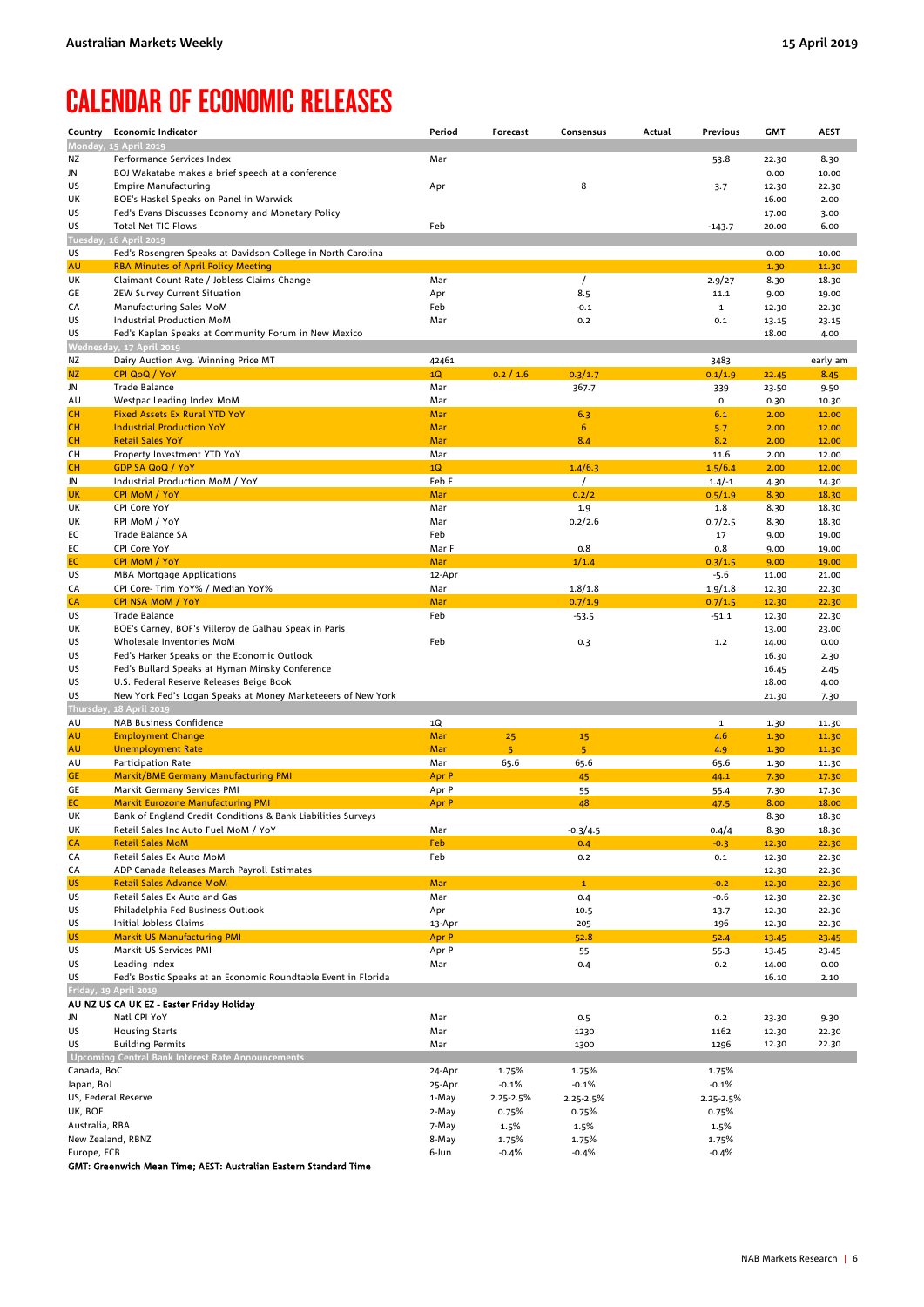## <span id="page-6-0"></span>FORECASTS

### **Economic Forecasts**

| Annual % change<br>Quarterly % change |        |        |        |                |                |        |        |                |                |        |        |                |                |        |        |                |                |        |        |
|---------------------------------------|--------|--------|--------|----------------|----------------|--------|--------|----------------|----------------|--------|--------|----------------|----------------|--------|--------|----------------|----------------|--------|--------|
|                                       |        |        |        |                | 2017           |        |        |                |                | 2018   |        |                | 2019           |        |        |                | 2020           |        |        |
| <b>Australia Forecasts</b>            | 2018   | 2019   | 2020   | Q <sub>1</sub> | Q <sub>2</sub> | Q3     | Q4     | Q <sub>1</sub> | Q <sub>2</sub> | Q3     | Q4     | Q <sub>1</sub> | Q <sub>2</sub> | Q3     | Q4     | Q <sub>1</sub> | Q <sub>2</sub> | Q3     | Q4     |
| <b>Household Consumption</b>          | 2.6    | 2.0    | 2.4    | 0.4            | 0.7            | 0.7    | 1.0    | 0.4            | 0.9            | 0.3    | 0.4    | 0.4            | 0.7            | 0.5    | 0.6    | 0.6            | 0.6            | 0.6    | 0.6    |
| <b>Underlying Business Investment</b> | 1.4    | 2.3    | 5.1    | 3.4            | 0.2            | 3.9    | 0.2    | 0.9            | $-1.1$         | $-1.8$ | 0.4    | 1.1            | 1.5            | 1.2    | 1.6    | 1.0            | 1.5            | 1.0    | 1.2    |
| <b>Residential Construction</b>       | 4.4    | $-7.8$ | $-8.1$ | $-4.1$         | $-0.1$         | $-1.4$ | 0.9    | 3.4            | 2.2            | 0.5    | $-3.4$ | $-2.1$         | $-3.0$         | $-2.9$ | $-2.1$ | $-2.1$         | $-1.8$         | $-1.9$ | $-0.9$ |
| Underlying Public Spending            | 5.1    | 5.6    | 4.5    | 1.3            | 1.3            | 1.1    | 0.7    | 1.6            | 0.6            | 2.5    | 1.4    | 1.4            | 1.1            | 1.1    | 1.1    | 1.1            | 1.1            | 1.1    | 1.1    |
| Exports                               | 5.0    | 2.6    | 2.5    | $-2.2$         | 2.9            | 0.8    | $-1.4$ | 4.1            | 1.3            | $-0.1$ | $-0.7$ | 1.1            | 1.4            | 1.1    | 0.6    | 0.5            | 0.5            | 0.4    | 0.6    |
| Imports                               | 4.2    | 1.7    | 3.6    | 2.8            | 0.1            | 3.2    | 1.0    | 1.8            | 0.6            | $-1.0$ | 0.1    | 0.6            | 0.9            | 0.7    | 1.0    | 0.9            | 1.0            | 0.8    | 1.0    |
| Net Exports (a)                       | 0.2    | 0.2    | $-0.2$ | $-1.0$         | 0.6            | $-0.5$ | $-0.5$ | 0.5            | O.1            | 0.2    | $-0.2$ | 0.1            | 0.1            | 0.1    | $-0.1$ | $-0.1$         | $-0.1$         | $-0.1$ | $-0.1$ |
| Inventories (a)                       | O.O    | $-0.1$ | O.O    | 0.4            | $-0.7$         | 0.3    | 0.1    | 0.1            | 0.1            | $-0.3$ | 0.2    | O.O            | 0.1            | $-0.1$ | 0.0    | O.O            | O.O            | 0.0    | 0.0    |
| Domestic Demand - qtr%                |        |        |        | 0.7            | O.8            | 0.9    | 0.8    | 0.9            | 0.7            | 0.5    | 0.3    | 0.5            | 0.6            | 0.5    | 0.6    | 0.6            | 0.7            | 0.6    | 0.7    |
| Dom Demand - ann %                    | 3.0    | 1.9    | 2.4    | 2.2            | 2.5            | 3.5    | 3.3    | 3.4            | 3.3            | 2.9    | 2.5    | 1.7            | 1.6            | 2.0    | 2.3    | 2.3            | 2.4            | 2.5    | 2.6    |
| Real GDP - % g/g                      |        |        |        | 0.4            | 0.8            | 0.6    | 0.6    | 1.1            | 0.8            | 0.3    | 0.2    | 0.6            | 0.8            | 0.5    | 0.6    | 0.5            | 0.6            | 0.5    | 0.6    |
| Real GDP - % y/y                      | 2.8    | 2.1    | 2.3    | 2.2            | 2.1            | 2.8    | 2.4    | 3.1            | 3.1            | 2.7    | 2.3    | 1.9            | 1.8            | 2.2    | 2.5    | 2.4            | 2.2            | 2.2    | 2.2    |
|                                       |        |        |        |                |                |        |        |                |                |        |        |                |                |        |        |                |                |        |        |
| CPI headline - atr %                  |        |        |        | 0.5            | 0.2            | 0.6    | 0.6    | 0.4            | 0.4            | 0.4    | 0.5    | 0.2            | 0.6            | 0.6    | 0.8    | 0.5            | 0.6            | 0.6    | 0.7    |
| CPI headline - ann %                  | 1.9    | 1.9    | 2.5    | 2.1            | 1.9            | 1.8    | 1.9    | 1.9            | 2.1            | 1.9    | 1.8    | 1.5            | 1.8            | 2.0    | 2.3    | 2.6            | 2.6            | 2.5    | 2.4    |
| CPI underlying - qtr %                |        |        |        | 0.5            | 0.6            | 0.3    | 0.5    | 0.5            | 0.4            | 0.3    | 0.4    | 0.5            | 0.6            | 0.5    | 0.6    | 0.6            | 0.6            | 0.5    | 0.5    |
| CPI underlying - ann %                | 1.8    | 1.9    | 2.2    | 1.7            | 1.9            | 1.9    | 1.9    | 2.0            | 1.8            | 1.7    | 1.7    | 1.6            | 1.8            | 2.0    | 2.2    | 2.3            | 2.3            | 2.3    | 2.2    |
| Wages (Pvte WPI - gtr %               |        |        |        | 0.5            | 0.5            | 0.5    | 0.5    | 0.5            | 0.6            | 0.5    | 0.6    | 0.6            | 0.7            | 0.7    | 0.7    | 0.7            | 0.7            | 0.7    | 0.7    |
| Wages (Pvte WPI - ann %)              | 2.1    | 2.5    | 2.7    | 1.8            | 1.8            | 1.9    | 1.9    | 1.9            | 2.1            | 2.1    | 2.3    | 2.4            | 2.4            | 2.5    | 2.6    | 2.6            | 2.7            | 2.7    | 2.8    |
| Unemployment Rate (%)                 | 5.3    | 5.1    | 5.1    | 5.9            | 5.6            | 5.5    | 5.4    | 5.5            | 5.6            | 5.1    | 5.0    | 5.0            | 5.1            | 5.1    | 5.1    | 5.1            | 5.1            | 5.1    | 5.2    |
| Terms of trade                        | 1.5    | $-1.2$ | $-0.1$ | 5.4            | $-5.9$         | $-0.1$ | $-0.1$ | 3.1            | $-1.1$         | 0.9    | 3.1    | $-3.8$         | $-0.1$         | $-1.9$ | O.9    | 0.6            | $-0.3$         | $-0.9$ | 0.1    |
| G&S trade balance, \$Abn              | 22.1   | 17.2   | 11.4   | 6.6            | 3.3            | 1.0    | $-1.3$ | 4.1            | 3.8            | 5.8    | 8.4    | 4.7            | 5.2            | 3.4    | 4.0    | 4.3            | 3.5            | 2.0    | 1.7    |
| % of GDP                              | 1.2    | 0.9    | 0.6    | 1.5            | 0.7            | 0.2    | $-0.3$ | 0.9            | 0.8            | 1.2    | 1.7    | 1.0            | 1.1            | 0.7    | 0.8    | 0.8            | 0.7            | 0.4    | 0.3    |
| Current Account (% GDP)               | $-2.1$ | $-2.3$ | $-2.6$ | $-1.6$         | $-2.4$         | $-2.8$ | $-3.4$ | $-2.3$         | $-2.5$         | $-2.3$ | $-1.5$ | $-2.3$         | $-2.2$         | $-2.5$ | $-2.4$ | $-2.3$         | $-2.5$         | $-2.7$ | $-2.8$ |

 **Source: NAB Group Economics; (a) Contributions to GDP growth**

**Exchange Rate Forecasts Global GDP Global GDP** 

|                               | 15-Apr | Jun-19 | $Sep-19$ | <b>Dec-19</b> | Mar-20 |           | Dec year                | 2015   | 2016   | 2017   | 2018          | 2019 |
|-------------------------------|--------|--------|----------|---------------|--------|-----------|-------------------------|--------|--------|--------|---------------|------|
| Majors                        |        |        |          |               |        |           | Australia               | 2.5    | 2.8    | 2.4    | 2.8           |      |
| AUD/USD                       | 0.7177 | 0.70   | 0.73     | 0.75          | 0.76   | US        |                         | 2.9    | 1.6    | 2.2    | 2.9           |      |
| NZD/USD                       | 0.6777 | 0.67   | 0.69     | 0.70          | 0.70   |           | Eurozone                | 2.0    | 1.9    | 2.5    | 1.8           |      |
| USD/JPY                       | 111.97 | 113    | 110      | 108           | 107    | <b>UK</b> |                         | 2.3    | 1.8    | 1.8    | 1.4           |      |
| EUR/USD                       | 1.1313 | 1.13   | 1.14     | 1.16          | 1.18   | Japan     |                         | 1.3    | 0.6    | 1.9    | 0.8           |      |
| GBP/USD                       | 1.3098 | 1.33   | 1.35     | 1.38          | 1.40   | China     |                         | 6.9    | 6.7    | 6.9    | 6.6           |      |
| USD/CHF                       | 1.0022 | 0.98   | 0.99     | 0.97          | 0.98   | India     |                         | 8.2    | 7.1    | 6.7    | 7.3           |      |
| USD/CAD                       | 1.3322 | 1.31   | 1.27     | 1.27          | 1.25   |           | New Zealand             | 3.5    | 3.9    | 3.1    | 2.8           |      |
| USD/CNY                       | 6.7090 | 6.70   | 6.68     | 6.60          | 6.50   |           | World                   | 3.5    | 3.3    | 3.8    | 3.7           |      |
|                               |        |        |          |               |        |           | MTP Top 5               | 4.1    | 3.7    | 4.3    | 4.0           |      |
| <b>Australian Cross Rates</b> |        |        |          |               |        |           |                         |        |        |        |               |      |
| AUD/NZD                       | 1.0590 | 1.04   | 1.06     | 1.07          | 1.09   |           | Commodity prices (\$US) |        |        |        |               |      |
| AUD/JPY                       | 80.4   | 79     | 80       | 81            | 81     |           |                         | 15-Apr | Jun-19 | Sep-19 | Dec-19 Dec-20 |      |
| AUD/EUR                       | 0.6344 | 0.62   | 0.64     | 0.65          | 0.64   |           | Brent oil               | 71.4   | 65     | 65     | 70            |      |
| AUD/GBP                       | 0.5479 | 0.53   | 0.54     | 0.54          | 0.54   | Gold      |                         | 1291   | 1320   | 1330   | 1350          |      |
| AUD/CNY                       | 4.8150 | 4.69   | 4.88     | 4.95          | 4.94   |           | Iron ore                | 93.3   | 82     | 78     | 76            |      |
| AUD/CAD                       | 0.9561 | 0.92   | 0.93     | 0.95          | 0.95   |           | Met coal                | 202    | 193    | 178    | 170           |      |
| AUD/CHF                       | 0.7193 | 0.69   | 0.72     | 0.73          | 0.74   |           | Thermal coal            | 84     | 93     | 98     | 95            |      |
|                               |        |        |          |               |        | Conner    |                         | 6.16E  | 6250   | 6400   | 6200          |      |

### **Interest Rate Forecasts**

|                               | 15-Apr  | Jun-19  | Sep-19  | <b>Dec-19</b> | Mar-20  |
|-------------------------------|---------|---------|---------|---------------|---------|
| Australia Rates               |         |         |         |               |         |
| RBA Cash rate                 | 1.50    | 1.50    | 1.25    | 1.00          | 1.00    |
| 3 month bill rate             | 1.69    | 1.80    | 1.60    | 1.35          | na      |
| 3 Year Swap Rate              | 1.56    | 1.45    | 1.35    | 1.35          | 1.40    |
| 10 Year Swap Rate             | 2.18    | 2.08    | 2.08    | 2.08          | 2.20    |
| <b>Offshore Policy Rates</b>  |         |         |         |               |         |
| US Fed funds                  | 2.50    | 2.50    | 2.50    | 2.50          | 2.50    |
| ECB deposit rate              | $-0.40$ | $-0.40$ | $-0.40$ | $-0.40$       | $-0.20$ |
| BoE repo rate                 | 0.75    | 0.75    | 0.75    | 1.00          | 1.00    |
| Bol excess reserves rate      | $-0.10$ | $-0.10$ | $-0.10$ | $-0.10$       | $-0.10$ |
| RBNZ OCR                      | 1.75    | 1.75    | 1.75    | 2.00          | 2.25    |
| China 1yr lending rate        | 4.35    | 4.35    | 4.35    | 4.35          | 4.35    |
| China Reserve Ratio           | 13.5    | 12.5    | 12.0    | 12.0          | 12.0    |
| 10-year Benchmark Bond Yields |         |         |         |               |         |
| Australia                     | 1.95    | 2.40    | 2.50    | 2.60          | 2.60    |
| <b>United States</b>          | 2.56    | 2.80    | 3.00    | 3.00          | 3.00    |
| New Zealand                   | 2.04    | 3.10    | 3.20    | 3.30          | 3.40    |

Sources: NAB Global Markets Research; Bloomberg; ABS

|         |        |        |        |               |        |             |      |      |      |      |      |      | 20 Yr |
|---------|--------|--------|--------|---------------|--------|-------------|------|------|------|------|------|------|-------|
|         | 15-Apr | Jun-19 | Sep-19 | <b>Dec-19</b> | Mar-20 | Dec year    | 2015 | 2016 | 2017 | 2018 | 2019 | 2020 | Avge  |
| Majors  |        |        |        |               |        | Australia   | 2.5  | 2.8  | 2.4  | 2.8  | 2.1  | 2.3  | 3.4   |
| AUD/USD | 0.7177 | 0.70   | 0.73   | 0.75          | 0.76   | US          | 2.9  | 1.6  | 2.2  | 2.9  | 2.1  | 1.8  | 2.6   |
| NZD/USD | 0.6777 | 0.67   | 0.69   | 0.70          | 0.70   | Eurozone    | 2.0  | 1.9  | 2.5  | 1.8  | 1.2  | 1.6  | 1.5   |
| USD/JPY | 111.97 | 113    | 110    | 108           | 107    | UK          | 2.3  | 1.8  | 1.8  | 1.4  | 1.3  | 1.6  | 2.4   |
| EUR/USD | 1.1313 | 1.13   | 1.14   | 1.16          | 1.18   | Japan       | 1.3  | 0.6  | 1.9  | 0.8  | 0.5  | 0.7  | 0.8   |
| GBP/USD | 1.3098 | 1.33   | 1.35   | 1.38          | 1.40   | China       | 6.9  | 6.7  | 6.9  | 6.6  | 6.3  | 6.0  | 9.2   |
| USD/CHF | 1.0022 | 0.98   | 0.99   | 0.97          | 0.98   | India       | 8.2  | 7.1  | 6.7  | 7.3  | 7.1  | 7.2  | 6.6   |
| USD/CAD | 1.3322 | 1.31   | 1.27   | 1.27          | 1.25   | New Zealand | 3.5  | 3.9  | 3.1  | 2.8  | 2.4  | 2.6  | 3.0   |
| USD/CNY | 6.7090 | 6.70   | 6.68   | 6.60          | 6.50   | World       | 3.5  | 3.3  | 3.8  | 3.7  | 3.5  | 3.5  | 3.5   |
|         |        |        |        |               |        | MTP Top 5   | 4.1  | 3.7  | 4.3  | 4.0  | 3.5  | 3.4  | 5.0   |
|         |        |        |        |               |        |             |      |      |      |      |      |      |       |

| Commodity prices (\$US) |                 |        |      |                      |      |  |  |  |  |  |  |  |
|-------------------------|-----------------|--------|------|----------------------|------|--|--|--|--|--|--|--|
|                         | 15-Apr          | Jun-19 |      | Sep-19 Dec-19 Dec-20 |      |  |  |  |  |  |  |  |
| Brent oil               | 71.4            | 65     | 65   | 70                   | 75   |  |  |  |  |  |  |  |
| Gold                    | 1291            | 1320   | 1330 | 1350                 | 1390 |  |  |  |  |  |  |  |
| Iron ore                | 93.3            | 82     | 78   | 76                   | 69   |  |  |  |  |  |  |  |
| Met coal                | 202             | 193    | 178  | 170                  | 152  |  |  |  |  |  |  |  |
| Thermal coal            | 84              | 93     | 98   | 95                   | 90   |  |  |  |  |  |  |  |
| Copper                  | 6465            | 6250   | 6400 | 6300                 | 6100 |  |  |  |  |  |  |  |
| Aust ING $(*)$          | 16 <sub>1</sub> | 112    | 116  | 11 <sub>1</sub>      | 122  |  |  |  |  |  |  |  |

**15-Apr Jun-19 Sep-19 Dec-19 Mar-20** (\*) Implied Australian LNG export prices.